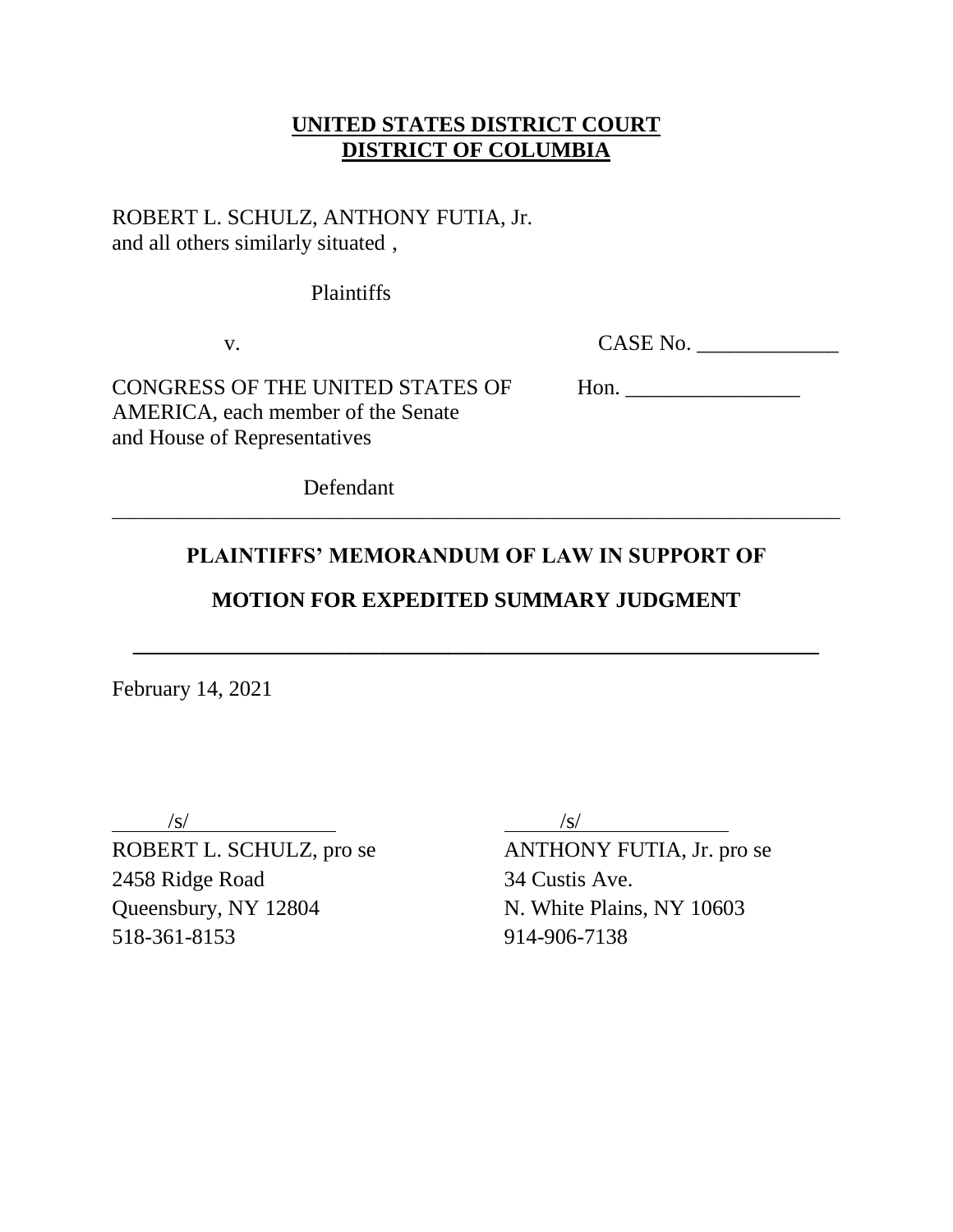#### **PRELIMINARY STATEMENT**

This Memorandum of Law ("MOL") is filed in support of Plaintiffs' Motion for an Expedited Summary Judgment granting Plaintiffs the relief requested in their Verified Complaint, namely:

a. declaring the 2020 electoral college to have been unconstitutionally formed, and

b. directing Defendant to choose immediately, by ballot, the President and Vice President of the United States, in accordance with the Twelfth Amendment to the Constitution, and

c. for such other and further relief as the Court may deem just and fair.

The factual evidence proves the 2020 Electoral College was formed unconstitutionally due to violations by 31 States of Article II, Section 1 of the Constitution for the United States of America (the "Electors Clause").

By Right, said violations nullified 401 electoral votes, meaning no candidate received a majority of the whole number of electors chosen by the States (538).

Thus, no candidate can rightly occupy the office of President or Vice President unless the Congress acts pursuant to the  $12<sup>th</sup>$  Amendment.

### **STANDARD OF REVIEW**

Summary judgment in favor of Plaintiffs is appropriate where, as here:

1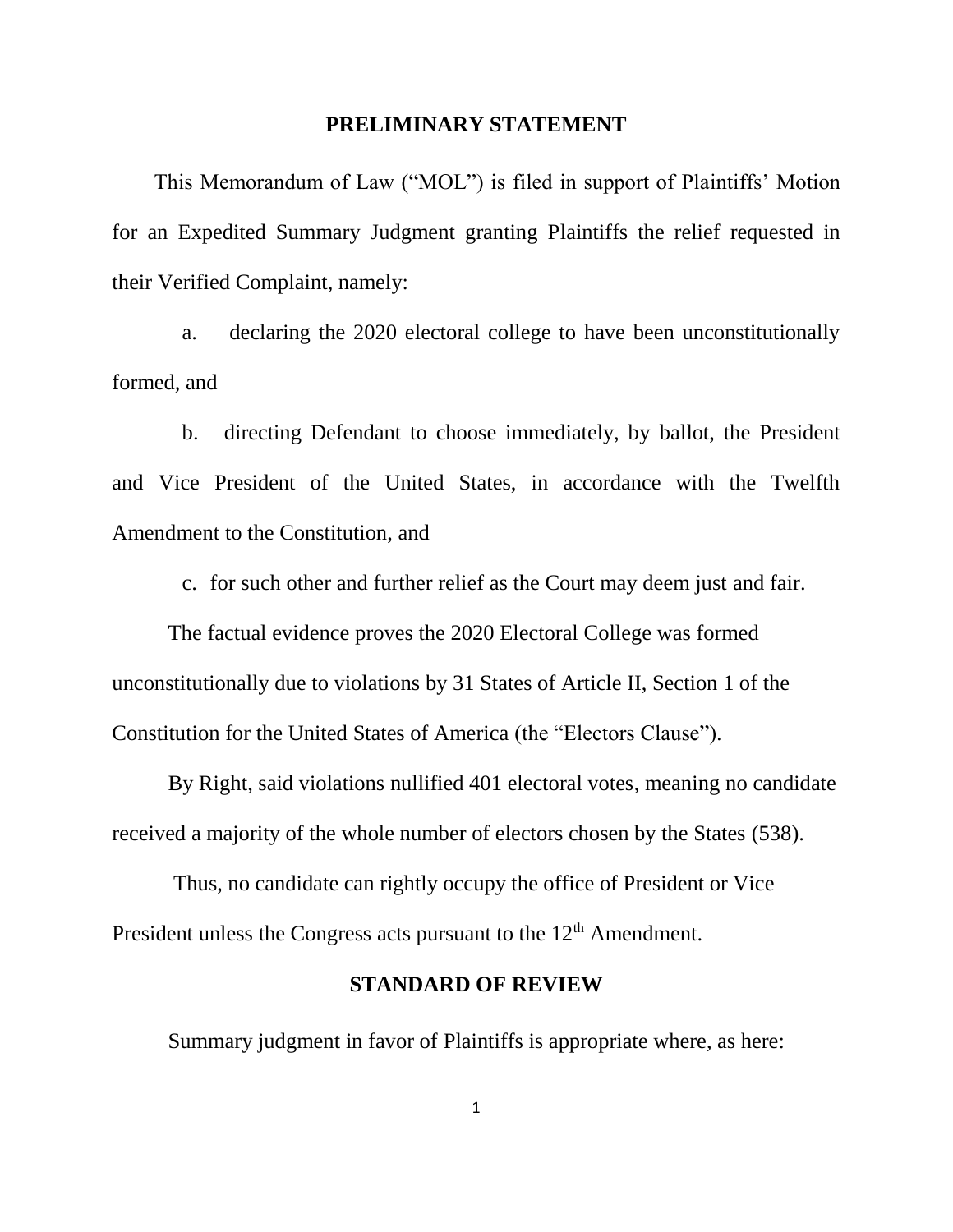a. The case can be decided on the facts of the case. *First Nat'l Bank v. Cities Service Co*., 391 U.S. 253, and

b. The record shows a right to judgment with such clarity as to leave no room to effectively refute under any circumstances. *Prince v. Pittston Co.,* 63 FRD 28 (D.W.Va. 1974), and

c. It is quite clear what the truth is. *Quadra v. Superior Court of San Francisco*, 378 F. Supp. 605 (N.D. Cal. 1974), and

d. There are no material issues of fact and formal trial would be fruitless. *Traverse v. World Service Life Ins. Co*., 436 F.Supp. 810 (W.D. Oka. 1977), and

e. Reasonable minds could not differ as to impact of evidence. *DiAmore v. Am. Honda Motor Co*., 248 F. Supp. 2d 82 (D. Conn. 2002), and

f. There is no factual dispute on essential elements of Plaintiff's claim. Any unresolved issues are primarily legal rather than factual. *EEOC v Oilgear Co.,* 250 F. Supp 2d 1193, (D. Neb. 2003).

### **PROMPT EFFICIENCY JUSTIFIED**

An expeditious answer to the motion is justified. Time is obviously of the essence. There is an on-going crisis in our Constitutional Republic that will continue until resolved by Defendant Congress in accordance with the Twelfth Amendment to the Constitution.